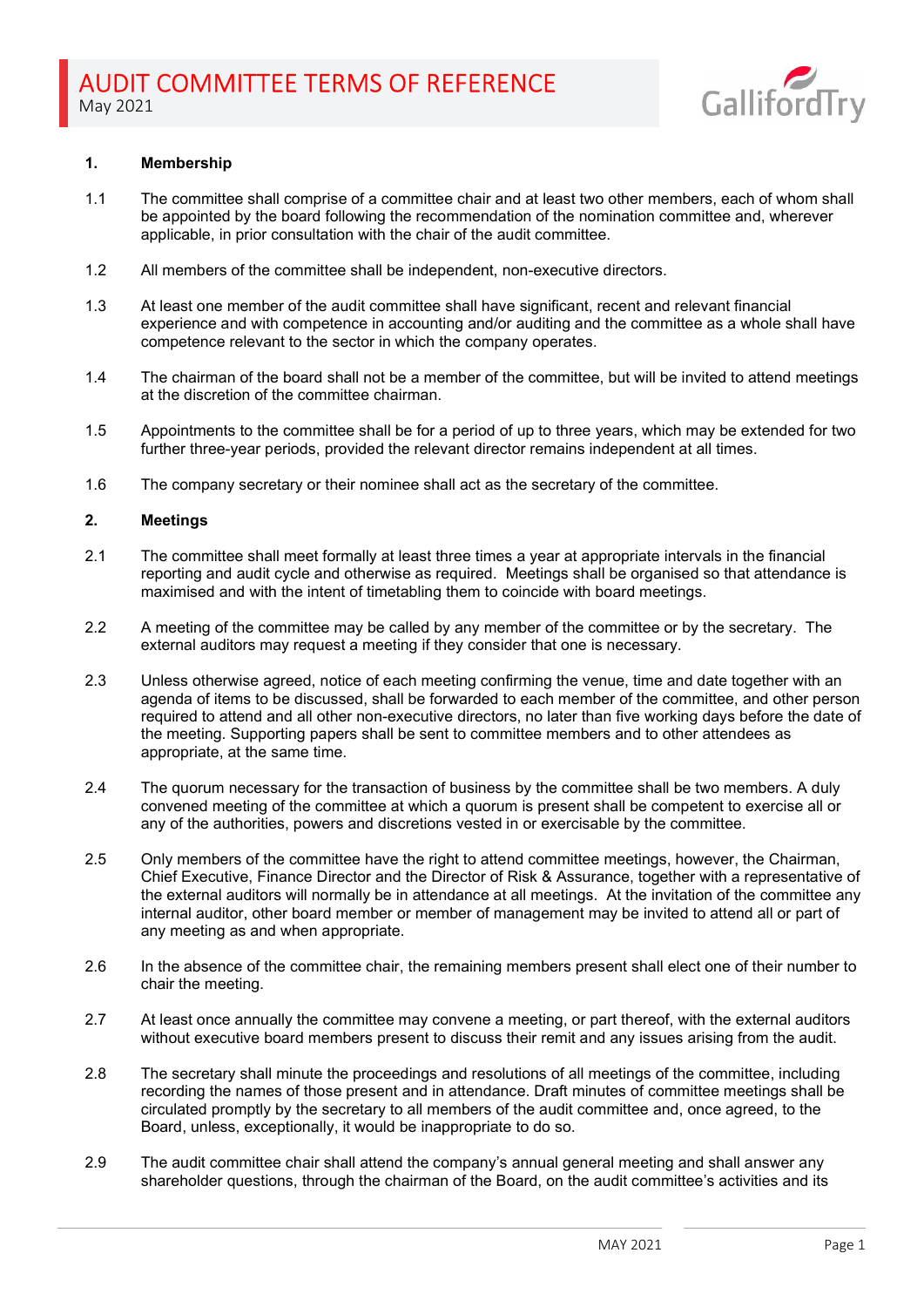

responsibilities. In addition, the committee chair is available to discuss with shareholders any significant matters raised by them in relation to the committee's areas of responsibility.

# 3. Duties

The committee should have oversight of the group as a whole and, unless required otherwise by regulation, carry out the duties below for the parent company, major subsidiary undertakings and the group as a whole, as appropriate.

## Financial Reporting:

- 3.1 The committee shall monitor the integrity of the financial statements of the company, including its annual and half yearly reports, preliminary announcements and any other formal announcement relating to its financial performance, and review and report to the board on significant financial reporting issues and judgements which those statements contain having regard to matters communicated to it by the auditor.
- 3.2 In particular, the committee shall review and challenge where necessary:
	- 3.2.1 the application of significant accounting policies and any changes to them;<br>3.2.2 the methods used to account for significant or unusual transactions where
	- the methods used to account for significant or unusual transactions where different approaches are possible;
	- 3.2.3 whether the company has adopted appropriate accounting policies and made appropriate estimates and judgements, taking into account the views of the external auditor on the financial statements;
	- 3.2.4 the clarity and completeness of disclosure in the company's financial reports and the context in which statements are made; and
	- 3.2.5 all material information presented with the financial statements, including the strategic report and the corporate governance statements relating to the audit and to risk management.
- 3.3 The committee shall review any other statements requiring board approval which contain financial information first, where to carry out a review prior to board approval would be practicable and consistent with any prompt reporting requirements under any law or regulation including the Listing Rules, Prospectus Rules and Disclosure Guidance and Transparency Rules sourcebook.
- 3.4 Where the committee is not satisfied with any aspect of the proposed financial reporting by the company, it shall report its views to the board.

#### Narrative reporting:

3.5 Where requested by the board, the committee should review the content of the Annual Report and Financial Statements and advise the board on whether, taken as a whole, it is fair, balanced and understandable and provides the information necessary for shareholders to assess the company's performance, business model and strategy and whether it informs the board's statement in the annual report on these matters that is required under the UK Corporate Governance Code ("the Code").

#### Internal Controls and Risk Management Systems:

The committee shall:

- 3.6 keep under review the adequacy and effectiveness of the company's internal financial controls systems that identify, assess, manage and monitor financial risks, and other internal control and risk management systems; and
- 3.7 review and approve the statements to be included in the annual report concerning internal controls, risk management and the viability statement.

## Compliance, Whistleblowing and Fraud: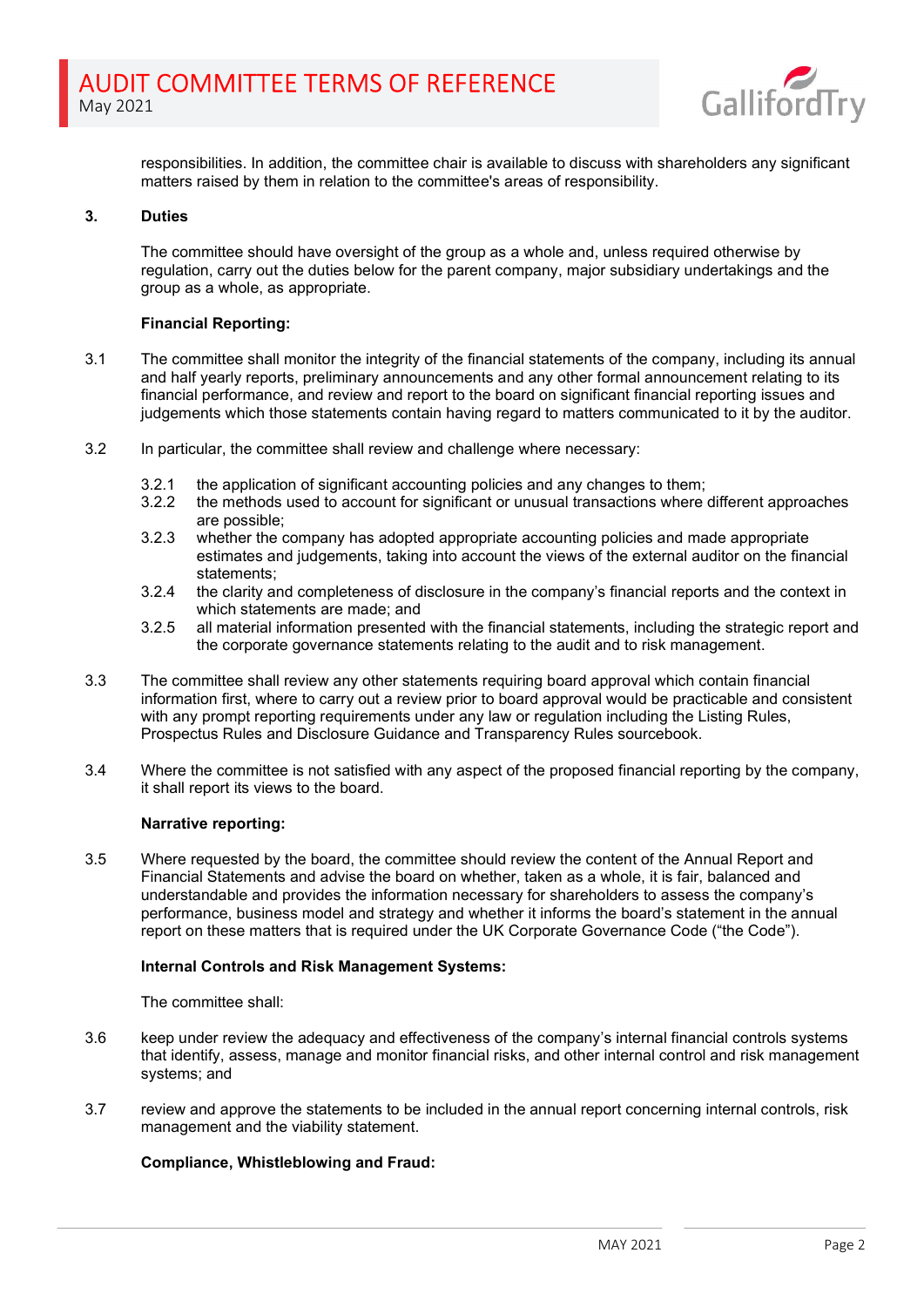

The committee shall:

- 3.8 review the adequacy and security of the company's arrangements for its employees and contractors to raise concerns, in confidence, about possible wrongdoing in financial reporting or other matters. The committee shall ensure that these arrangements allow proportionate and independent investigation of such matters and appropriate follow up action;
- 3.9 review the Group's procedures for detecting fraud;
- 3.10 review the Group's systems and controls for the prevention of bribery and receive reports on noncompliance; and
- 3.11 review regular reports from the Money Laundering Reporting Officer, and the adequacy and effectiveness of the Group's anti-money laundering systems and controls.

#### Internal Audit:

The committee shall:

- 3.12 approve the appointment or termination of the head of the internal audit function;
- 3.13 review and approve the role and mandate of the internal audit function, monitor and review the effectiveness of its work, and annually approve the charter of the internal audit function ensuring it is appropriate for the current needs of the organisation.
- 3.14 review and approve the annual internal audit plan to ensure it is aligned to the key risks of the business, and receive regular reports on work carried out.
- 3.15 ensure that the internal audit function has unrestricted scope, the necessary resources and access to information to enable it to fulfil its mandate, ensure there is open communication between different functions and that the internal audit function evaluates the effectiveness of these functions as part of its internal audit plan, and ensure that the internal audit function is equipped to perform in accordance with appropriate professional standards for internal auditors;
- 3.16 ensure the internal auditor has direct access to the board chairman and to the committee chair, providing independence from the executive and accountability to the committee;
- 3.17 carry out an annual assessment of the effectiveness of the internal audit function; and as part of this assessment:
	- 3.17.1 meet with the head of internal audit without the presence of management to discuss the effectiveness of the function;
	- 3.17.2 review and assess the annual internal audit work plan;
	- 3.17.3 receive a report on the results of the internal auditor's work;
	- 3.17.4 determine whether it is satisfied that the quality, experience and expertise of internal audit is appropriate for the business; and
	- 3.17.5 review the actions taken by management to implement the recommendations of internal audit and to support the effective working of the internal audit function;
- 3.18 monitor and assess the role and effectiveness of the internal audit function in the overall context of the group's overall context of the group's risk management system and the work of compliance, finance and the external auditor; and
- 3.19 consider whether an independent, third party review of processes is appropriate.

## External Audit:

The committee shall: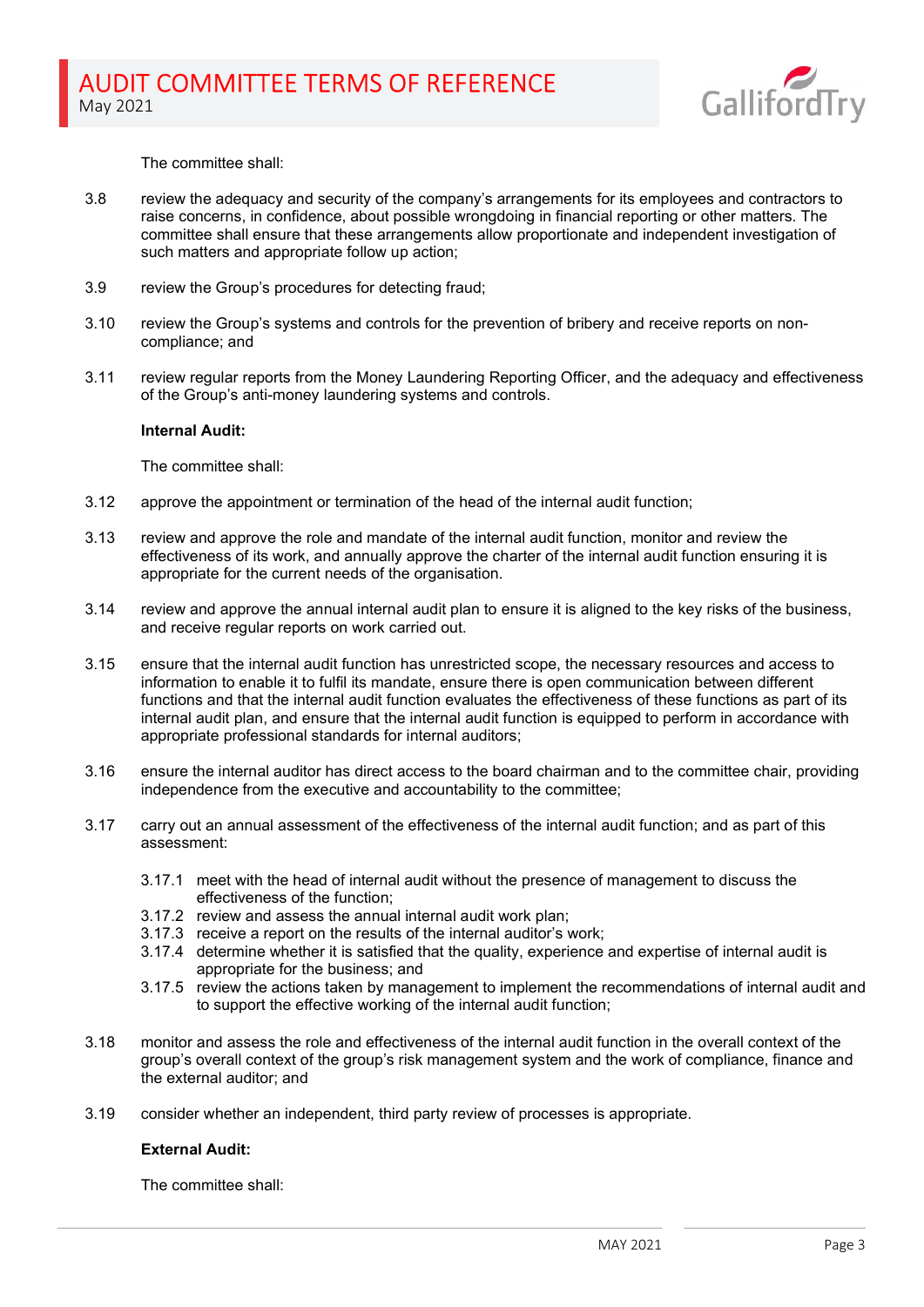

- 3.20 consider and make recommendations to the board, to be put to shareholders for approval at the annual general meeting, in relation to the appointment, re-appointment and removal of the company's external auditor. If an external auditor resigns, the committee shall investigate the issues leading to this and decide whether any action is required;
- 3.21 ensure that at least once every ten years the audit services contact is put out to tender to enable the committee to compare the quality and effectiveness of the services provided by the incumbent auditor with those of other audit firms; and in respect of such tender oversee the selection process and ensure that all tendering firms have such access as is necessary to information and individuals during the duration of the tendering process;
- 3.22 oversee the relationship with the external auditor including (but not limited to):
	- 3.22.1 approve their remuneration, including both fees for audit or non-audit services, and ensure that the level of fees is appropriate to enable an effective and high-quality audit to be conducted;
	- 3.22.2 approval of their terms of engagement, including any engagement letter issued at the start of each audit and the scope of the audit;
	- 3.22.3 assessing annually their independence and objectivity taking into account relevant UK law, regulation, the Ethical Standard and other professional requirements and the group's relationship with the auditor as a whole, including any threats to the auditor's independence and the safeguards applied to mitigate those threats including the provision of any non-audit services;
	- 3.22.4 satisfy itself that there are no relationships between the auditor and the company (other than in the ordinary course of business) which could adversely affect the auditor's independence and objectivity;
	- 3.22.5 agree with the board a policy on the employment of former employees of the company's auditor, taking into account the Ethical Standard and legal requirements, and monitor the application of this policy;
	- 3.22.6 monitor the auditor's processes for maintaining independence, its compliance with relevant UK law, regulation, other professional requirements and the Ethical Standard, including the guidance on the rotation of the audit partner and staff;
	- 3.22.7 monitor the level of fees paid by the company to the external auditor compared to the overall fee income of the firm, office and partner and assess these in the context of legal, professional and regulatory requirements, guidance and the Ethical Standard;
	- 3.22.8 assess annually the qualifications, expertise and resources of the external auditor and the effectiveness of the external audit process, which shall include a report from the external auditor on their own internal quality procedures;
	- 3.22.9 seek to ensure co-ordination of the external audit with the activities of the internal audit function; and
	- 3.22.10 evaluate the risks to the quality and effectiveness of the financial reporting process in the light of the external auditor's communications with the committee;
- 3.23 meet regularly with the external auditor (including once at the planning stage before the audit and once after the audit at the reporting stage) and, at least once a year, meet with the external auditor without management being present, to discuss the auditor's remit and any issues arising from the audit:
- 3.24 discuss with the external auditor the factors that could affect audit quality and review and approve the annual audit plan, ensuring it is consistent with the scope of the audit engagement, having regard to the seniority, expertise and experience of the audit team; and
- 3.25 review the findings of the audit with the external auditor. This shall include, but not be limited to, the following:
	- 3.25.1 a discussion of any major issues which arose during the audit;
	- 3.25.2 the auditor's explanation of how the risks to audit quality were addressed;
	- 3.25.3 key accounting or audit judgements;
	- 3.25.4 the auditor's view of their interactions with senior management; and
	- 3.25.5 level of errors identified during the audit.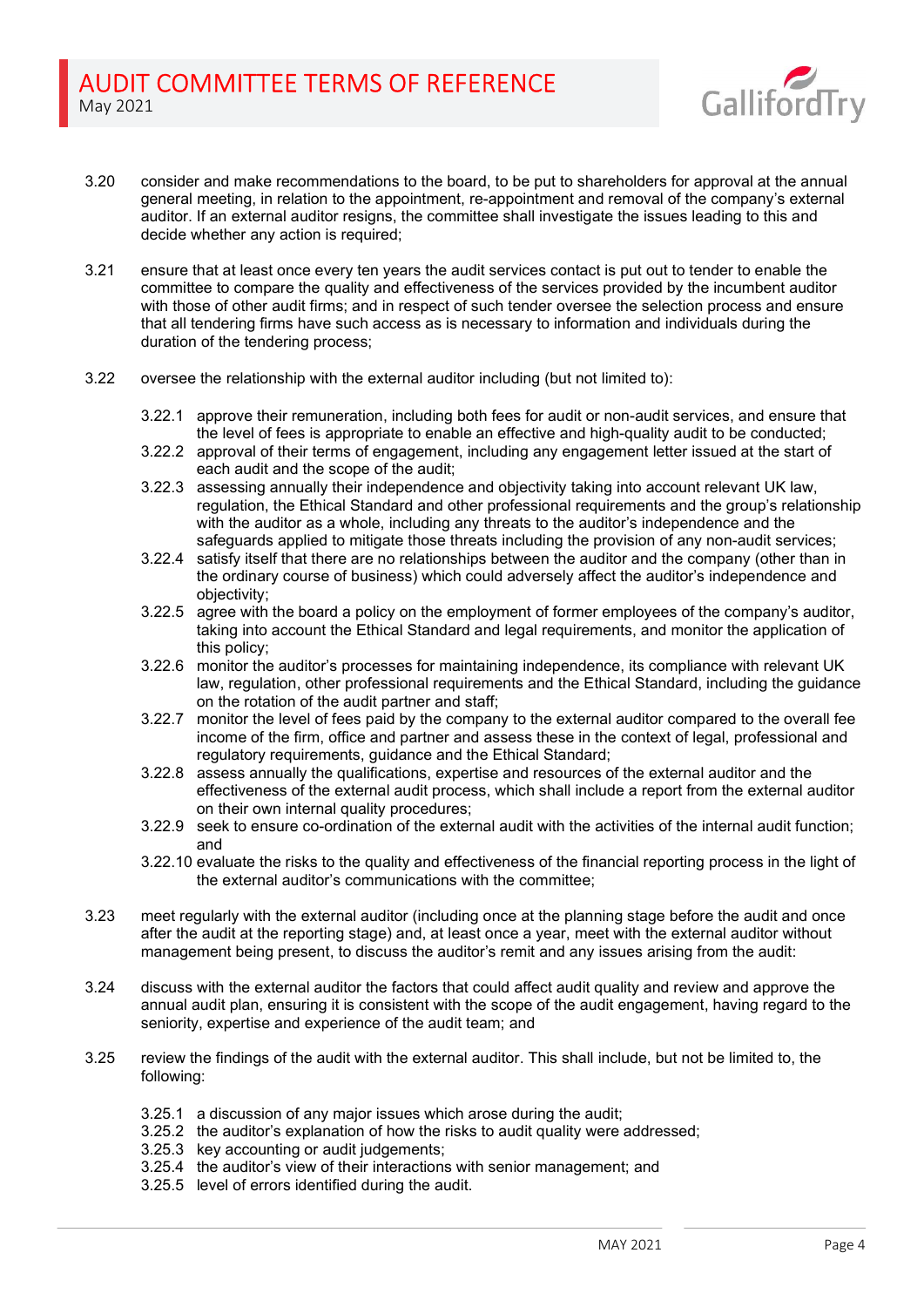

The committee shall also:

- 3.26 review any representation letter(s) requested by the external auditor before it is (they are) signed by management;
- 3.27 review the management letter and management's response to the auditor's findings and recommendations;
- 3.28 review the effectiveness of the audit process, including an assessment of the quality of the audit, the handling of key judgements by the auditor, and the auditor's response to questions from the committee; and
- 3.29 develop and recommend to the board the company's formal policy of the provision of non-audit services by the external auditor, including prior approval of non-audit services by the committee and specifying the types of non-audit services to be pre-approved, and assessment of whether non-audit services have a direct or material effect on the audited financial statements and auditor objectivity and independence, taking into account any relevant ethical and regulatory guidance in this regard.

# 4. Reporting Responsibilities

- 4.1 The committee chair shall report formally to the board on its proceedings after each meeting on all matters within its duties and responsibilities and shall also formally report to the board on how it has discharged its responsibilities. This report shall include:
	- 4.1.1 the significant issues that it considered in relation to the financial statements (required under paragraph 3.1) and how these were addressed;
	- 4.1.2 its assessment of the effectiveness of the external audit process (required under paragraph 3.21.8), the approach taken to the appointment or reappointment of the external auditor, length of audit firm, when a tender was last conducted and advance notice of any retendering plans; and
	- 4.1.3 any other issues on which the board has requested the committee's opinion;
- 4.2 The committee shall make whatever recommendations to the board it deems appropriate on any area within its remit where action or improvement is needed;
- 4.3 The committee shall compile a report on its activities to be included in the company's annual report. The report should describe the work of the committee, including an explanation of how the committee has addressed the effectiveness of the external audit process; the significant issues that the committee considered in relation to the financial statements and how these issues were addressed, having regard to matters communicated to it by the auditor; and all other information requirements set out in the Code; and
- 4.4 In the compiling the reports referred to in 4.1 and 4.3, the committee should exercise judgement in deciding which of the issues it considers in relation to the financial statements are significant, but should include at least those matters that have informed the board's assessment of whether the company is a going concern and the inputs to the board's viability statement. The report to shareholders need not repeat information disclosed elsewhere in the annual report and accounts, but could provide crossreferences to that information.

### 5. Other matters

The committee shall:

5.1 have access to sufficient resources in order to carry out its duties, including access to the Group Secretariat for assistance as required;